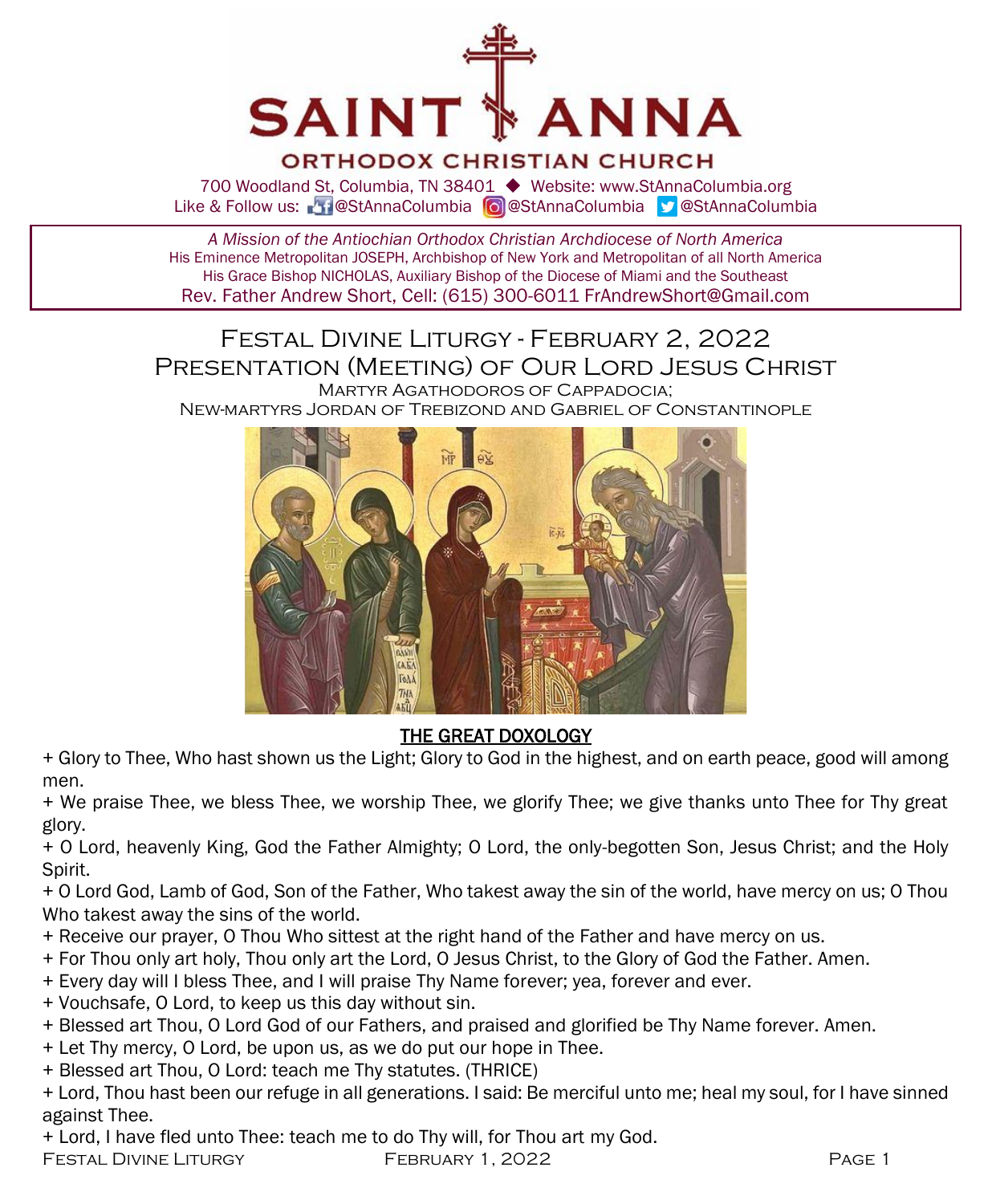- + For with Thee is the fountain of life: in Thy light shall we see light.
- + O continue Thy loving-kindness unto them that know Thee.
- + Holy God, Holy Mighty, Holy Immortal: have mercy on us. *(THRICE)*
- *+ Glory to the Father, and to the Son, and to the Holy Spirit:*
- *+ Both now and ever, and unto ages of ages. Amen.*
- + Holy Immortal: have mercy on us.
- + Holy God, Holy Mighty, Holy Immortal: have mercy on us.

#### APOLYTIKION OF THE PRESENTATION OF CHRIST IN TONE ONE

Rejoice, O Virgin Theotokos, full of grace, for from thee arose the Sun of justice, Christ our God, lighting those who are in darkness. Rejoice and be glad, O righteous elder, carrying in thine arms the Deliverer of our souls, Who granteth us Resurrection.

#### THE FIRST ANTIPHON (Psalm 44:1,2)

*+ My heart hath poured forth a good word; I speak of my works to the king. My tongue is the pen of a swiftly writing scribe.*

Refrain: Through the intercessions of the Theotokos, O Savior, save us.

*+ Grace is poured into thy lips: wherefore, God hath blessed thee forever. (Refrain)*

Glory to the Father and to the Son and to the Holy Spirit; both now and ever and unto ages of ages. Amen. *(Refrain)*

#### THE SECOND ANTIPHON (Psalm 44:3-5)

*+ Gird Thy sword upon Thy thigh, O mighty One, in Thy comeliness and Thy beauty. Bend Thy bow, and proceed prosperously, and be king.*

Refrain: O Son of God, borne in the arms of righteous Simeon, save us who sing unto Thee, Alleluia.

*+ Thine arrows are sharp, O mighty One, in the heart of the king's enemies; whereby the peoples fall under Thee. (Refrain)*

*+ A scepter of uprightness is the scepter of Thy kingdom. (Refrain)*

Glory to the Father and to the Son and to the Holy Spirit; both now and ever and unto ages of ages. Amen.

#### HYMN OF ST. JUSTINIAN

Only Begotten Son and Word of God, who art immortal, Thou didst take on Thee for our salvation to be incarnate of the Holy Theotokos and ever-virgin Mary and without change was made man, and was crucified also, O Christ our God, and by Thy death hast death subdued. Who art one of the Holy Trinity, glorified with the Father and the Holy Spirit: O save, O save us.

#### THIRD ANTIPHON: APOLYTIKION OF THE PRESENTATION IN TONE ONE

*+ Hearken, O daughter, and consider, and incline thine ear; forget also thine own people, and thy father's house. Even the rich among the people shall entreat thy countenance. I shall commemorate thy name in every generation.*

Refrain: Rejoice, O Virgin Theotokos, full of grace, for from thee arose the Sun of justice, Christ our God, lighting those who are in darkness. Rejoice and be glad, O righteous elder, carrying in thine arms the Deliverer of our souls, Who granteth us Resurrection.

#### THE EISODIKON (ENTRANCE HYMN) OF THE FEAST

The Lord hath made known His salvation; He hath revealed His justice in the sight of the Gentiles. O Son of God, borne in the arms of righteous Simeon, save us who sing unto Thee, Alleluia.

#### APOLYTIKION OF THE PRESENTATION OF CHRIST IN TONE ONE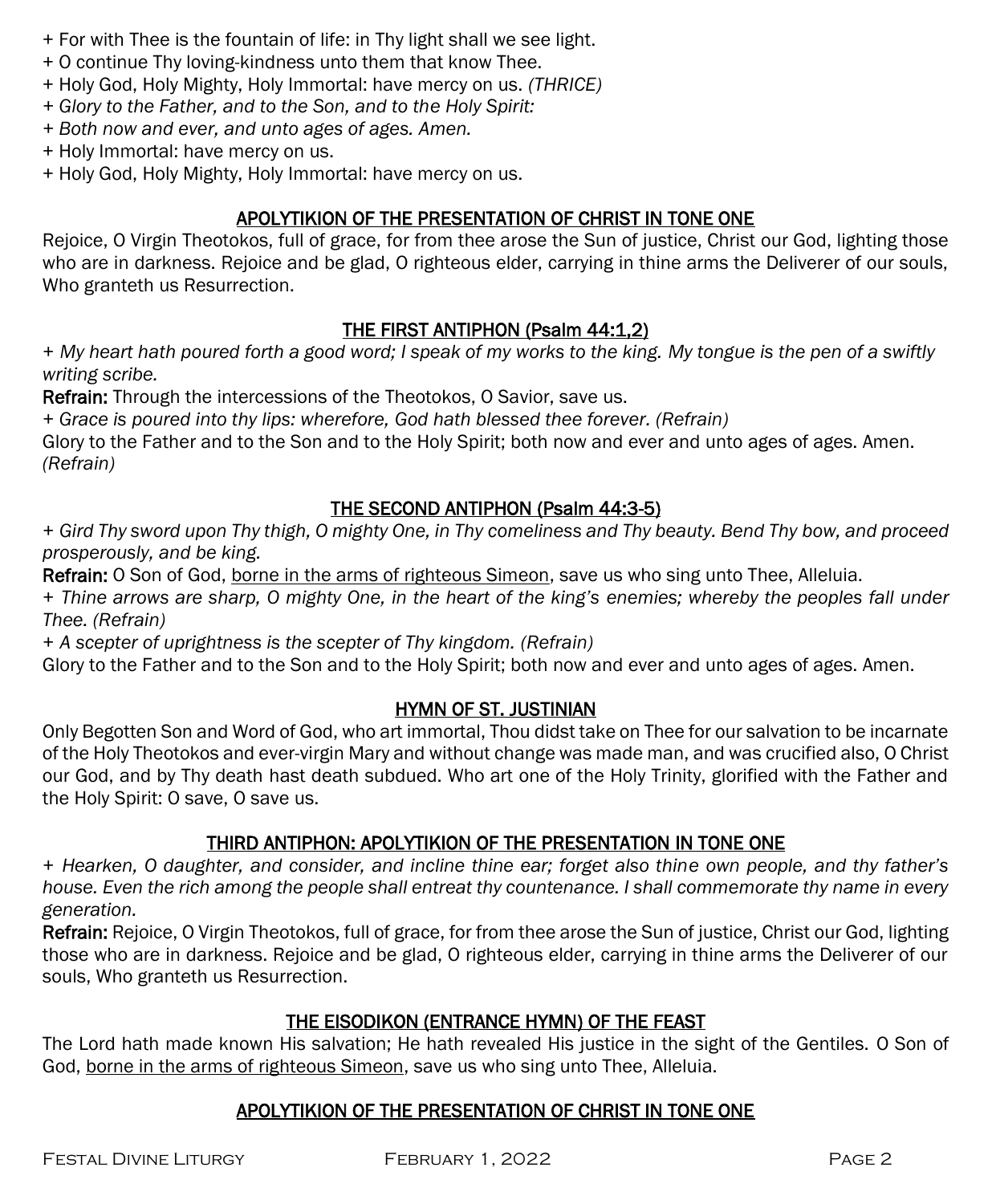Rejoice, O Virgin Theotokos, full of grace, for from thee arose the Sun of justice, Christ our God, lighting those who are in darkness. Rejoice and be glad, O righteous elder, carrying in thine arms the Deliverer of our souls, Who granteth us Resurrection.

#### KONTAKION OF THE PRESENTATION OF CHRIST IN TONE ONE

O Christ God Thou hast sanctified the Virgin's womb by Thy Birth, and as was meet, hast blessed the hands of Simeon. Thou hast also come to us to save us. Do Thou, when wars prevail, give peace to Thy people and make mighty those whom Thou hast loved, for Thou alone art merciful.

#### TRISAGION HYMN

People: *(sung)* Holy God, Holy Mighty, Holy Immortal: have mercy on us. *(three times)*

Glory to the Father, and to the Son, and to the Holy Spirit: Now and ever, and unto ages of ages. *Amen.* Holy Immortal: have mercy on us.

*Priest: With Strength!*

People: Holy God, Holy Mighty, Holy Immortal: have mercy on us.

#### ~THE NEW TESTAMENT READINGS~ THE EPISTLE

*Priest: Let us attend.*

Reader: My soul doth magnify the Lord, and my spirit hath rejoiced in God my Savior. For He hath regarded the humility of His servant.

*Priest: Wisdom.*

#### Reader: The Reading from the Epistle of St. Paul to the Hebrews. (7:7-17)

*Priest: Let us attend.*

Reader: Brethren, it is beyond dispute that the inferior is blessed by the superior. Here tithes are received by mortal men; there, by one of whom it is testified that he lives. One might even say that Levi himself, who receives tithes, paid tithes through Abraham, for he was still in the loins of his ancestor when Melchizedek met him. Now if perfection had been attainable through the Levitical priesthood (for under it the people received the law), what further need would there have been for another priest to arise after the order of Melchizedek, rather than one named after the order of Aaron? For when there is a change in the priesthood, there is necessarily a change in the law as well. For the one of whom these things are spoken belonged to another tribe, from which no one has ever served at the altar. For it is evident that our Lord was descended from Judah, and in connection with that tribe Moses said nothing about priests. This becomes even more evident when another priest arises in the likeness of Melchizedek, who has become a priest, not according to a legal requirement concerning bodily descent but by the power of an indestructible life. For it is witnessed of him, "Thou art a priest forever, after the order of Melchizedek."

#### ALLELUIA FOR THE PRESENTATION (Luke 2:29-32)

People: Alleluia, Alleluia, Alleluia.

*Reader: Lord, now lettest Thou Thy servant depart in peace according to Thy word: for mine eyes have seen Thy salvation.*

People: Alleluia, Alleluia, Alleluia.

*Reader: A light to lighten the gentiles, and the glory of Thy people, Israel.*

People: Alleluia, Alleluia, Alleluia.

#### THE GOSPEL

*Priest: Wisdom. Stand upright. Let us hear the Holy Gospel. Peace be to all.* People: And to thy spirit. *Priest: The Reading from the Holy Gospel according to St. Luke. (2:22-40)*  People: Glory to thee, O Lord, Glory to thee.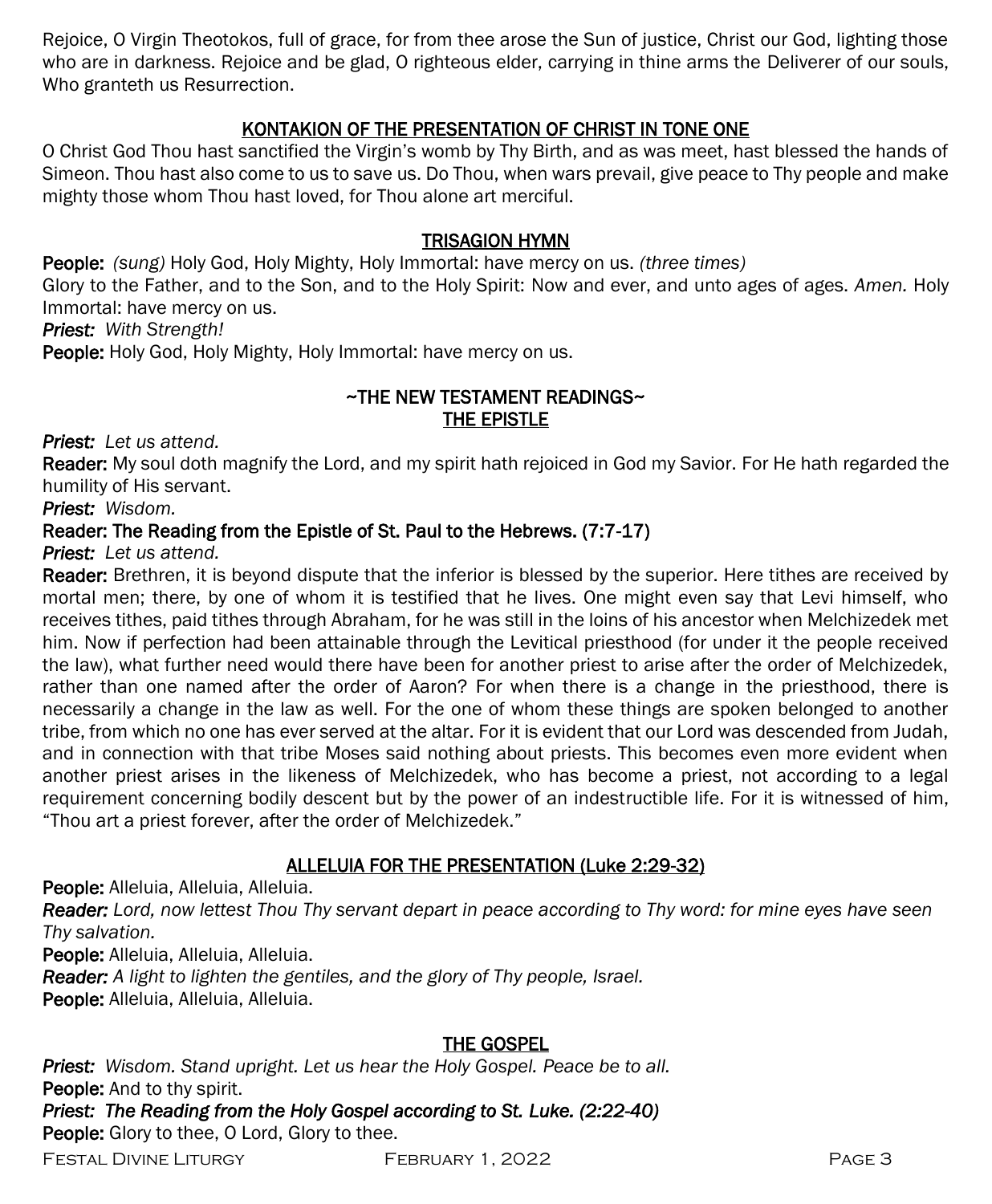#### *Priest: Let us attend.*

In those days, the parents of Jesus brought Him up to Jerusalem to present him to the Lord (as it is written in the law of the Lord, "Every male that opens the womb shall be called holy to the Lord"), and to offer a sacrifice according to what is said in the law of the Lord, "a pair of turtledoves, or two young pigeons." Now there was a man in Jerusalem, whose name was Simeon, and this man was righteous and devout, looking for the consolation of Israel, and the Holy Spirit was upon him. And it had been revealed to him by the Holy Spirit that he should not see death before he had seen the Lord's Christ. And inspired by the Spirit he came into the Temple; and when the parents brought in the child Jesus, to do for him according to the custom of the law, he took Him up in his arms and blessed God and said, "Lord, now lettest thou Thy servant depart in peace, according to Thy word; for mine eyes have seen Thy salvation, which Thou hast prepared in the presence of all peoples, a light for revelation to the Gentiles, and for glory to Thy people Israel." And His father and his mother marveled at what was said about Him; and Simeon blessed them and said to Mary His mother, "Behold, this child is set for the fall and rising of many in Israel, and for a sign that is spoken against (and a sword will pierce through your own soul also), that thoughts out of many hearts may be revealed." And there was a prophetess, Anna, the daughter of Phanuel, of the tribe of Asher; she was of a great age, having lived with her husband seven years from her virginity, and as a widow until she was eighty-four. She did not depart from the temple, worshiping with fasting and prayer night and day. And coming up at that very hour she gave thanks to God, and spoke of Him to all who were looking for the redemption of Jerusalem. And when they had performed everything according to the law of the Lord, they returned into Galilee, to their own city, Nazareth. And the child grew and became strong, filled with wisdom; and the favor of God was upon Him. **People:** Glory to thee, O Lord, Glory to thee.

#### CHERUBIC HYMN

We who mystically represent the cherubim, and who sing to the life-giving Trinity the thrice holy hymn, let us now lay aside all earthly cares, that we may receive the King on all who comes invisibly up borne by the angelic host. *Alleluia.*

#### THE NICENE CREED

I believe in one God, the Father Almighty, Maker of heaven and earth, and of all things visible and invisible; And in one Lord Jesus Christ, the Son of God, the Only-begotten, Begotten of the Father before all worlds, Light of Light, Very God of Very God, Begotten, not made; of one essence with the Father, by whom all things were made: Who for us men and for our salvation came down from heaven, And was incarnate of the Holy Spirit and the Virgin Mary, and was made man; And was crucified also for us under Pontius Pilate, and suffered and was buried; And the third day He rose again, according to the Scriptures; And ascended into heaven, and sitteth at the right hand of the Father; And He shall come again with glory to judge the quick and the dead, Whose kingdom shall have no end. And I believe in the Holy Spirit, the Lord, and Giver of Life, Who proceedeth from the Father, Who with the Father and the Son together is worshipped and glorified, Who spake by the Prophets; And I believe in One Holy Catholic and Apostolic Church. I acknowledge one Baptism for the remission of sins. I look for the Resurrection of the dead. And the Life of the world to come. *Amen.*

#### MEGALYNARION OF THE PRESENTATION IN TONE THREE

*O Theotokos, \* thou hope of all Christians; \* keep and shelter and preserve \* them that set their hope in thee.* In the shadow and letter of the Law, let us the faithful contemplate a prefiguring: Every male child that openeth the womb is holy unto God. Therefore, do we magnify the first-born Word, the Son of the Father Who is without beginning, the first-born Child of a Mother who hath not known wedlock.

#### THE LORD'S PRAYER

Our Father, who art in heaven, hallowed be thy Name; thy kingdom come; thy will be done on earth, as it is in heaven. Give us this day our daily bread; and forgive us our trespasses, as we forgive those who trespass against us; and lead us not into temptation but deliver us from evil.

Festal Divine Liturgy February 1, 2022 Page 4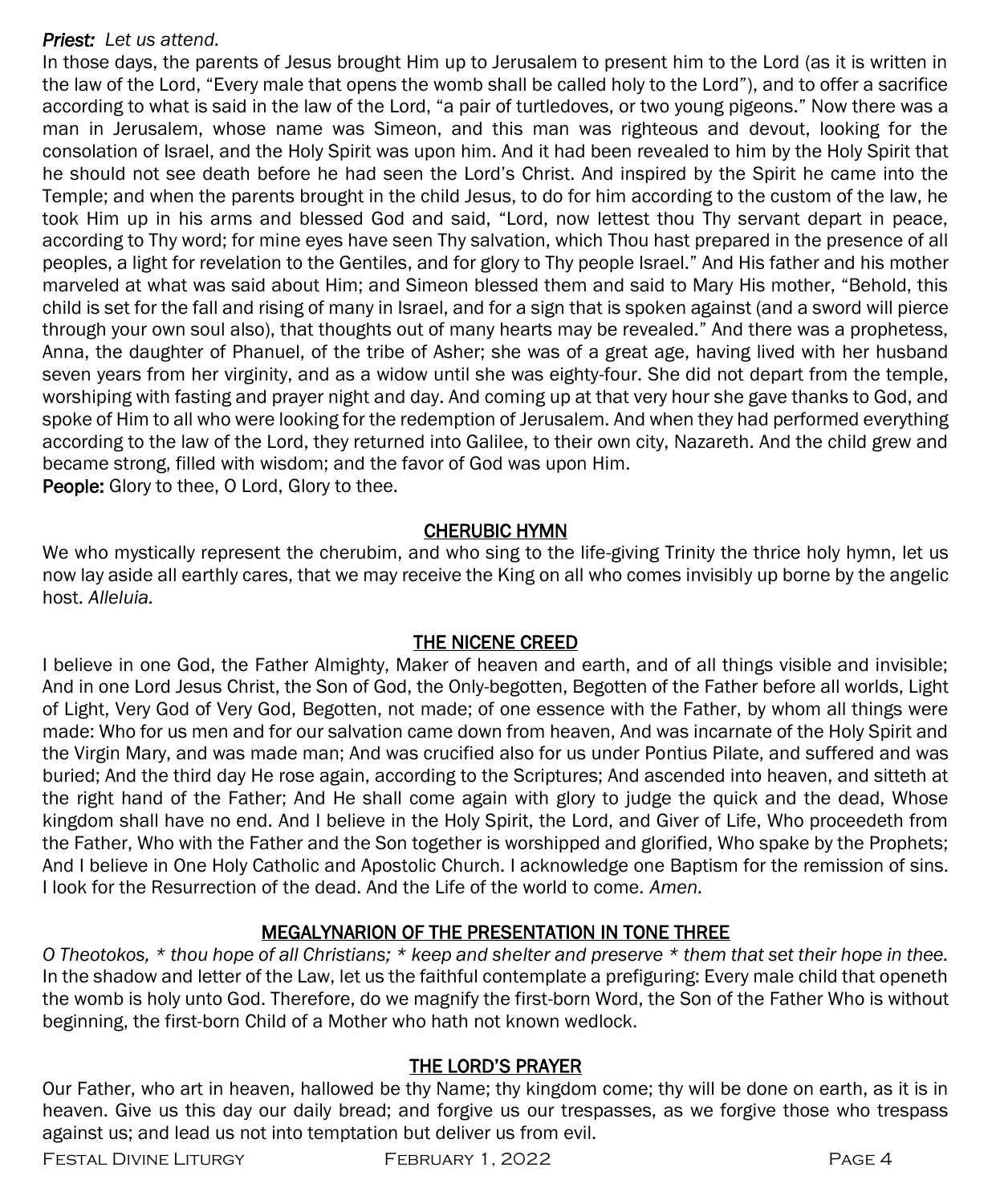#### PRE-COMMUNION PRAYER – A PRAYER OF ST. JOHN CHRYSOSTOM

I believe, O Lord, and I confess that thou art truly the Christ, the Son of the living God, who didst come into the world to save sinners, of whom I am chief. And I believe that this is truly thine own immaculate Body, and that this is truly thine own precious Blood. Wherefore I pray thee, have mercy upon me and forgive my transgressions both voluntary and involuntary, of word and of deed, of knowledge and of ignorance; and make me worthy to partake without condemnation of thine immaculate Mysteries, unto remission of my sins and unto life everlasting. *Amen.*

Of thy Mystic Supper, O Son of God, accept me today as a communicant: for I will not speak of thy Mystery to thine enemies, neither will I give thee a kiss as did Judas; but like the thief will I confess thee: Remember me, O Lord, in thy Kingdom. Not unto judgment nor unto condemnation be my partaking of thy Holy Mysteries, O Lord, but unto the healing of soul and body.

#### THE COMMUNION HYMN – KOINONIKON FOR THE PRESENTATION OF CHRIST

Refrain: I will take the cup of salvation and call on the Name of the Lord.

*1). My vows unto the Lord will I pay in the presence of all His people. (Refrain)*

*2). Precious in the sight of the Lord is the death of His Saints. (Refrain)*

*3). O Lord, I am Thy servant; I am Thy servant and the son of Thy handmaid. Thou hast brokenmy bonds asunder. (Refrain) Alleluia.* 

*Priest: With the fear of God and faith and love, draw near.*

People: Blessed is he that cometh in the Name of the Lord. God is the Lord and hath appeared unto us.

#### THE PEOPLE'S COMMUNION HYMN

Receive me today, O Son of God, as partaker of Thy mystical supper; for I will not speak, for I will not speak of Thy mystery to Thine enemies, neither will I give Thee a kiss as did Judas; but like the thief will I confess Thee. Remember me, O Lord, remember me, O Lord, in Thy Kingdom.

#### POST-COMMUNION HYMN

We have seen the true light we have received the heavenly Spirit. We have found the true faith worshipping the Trinity, undivided, who hath saved us.

#### LET OUR MOUTHS BE FILLED

Let our mouths be filled with Thy praise, O Lord that we may sing of Thy glory. For Thou hast made us worthy to partake of Thy holy, divine, immortal, and life creating mysteries. Keep us in Thy holiness that all the day we may meditate upon Thy righteousness. Alleluia. Alleluia. Alleluia.

## St. Anna Announcements

#### ---------------------------------------------------------------------------------------------------------------------------------------------------------------------------------------- THANK YOU to the Very Reverend Father Bob Sanford for filling-in for Fr. Andrew as he continues to recover from his sickness. ----------------------------------------------------------------------------------------------------------------------------------------------------------------------------------------

Welcome to our Visitors – We're glad you're here! Please join us after the morning services for Coffee Hour so we can meet you and know you better.

Receiving Holy Communion unites us with Our Lord Jesus Christ, His unoriginated Father, the Holy Spirit, our Bishop, and the Church, both in heaven and on earth. To commune signifies a commitment to Holy Orthodox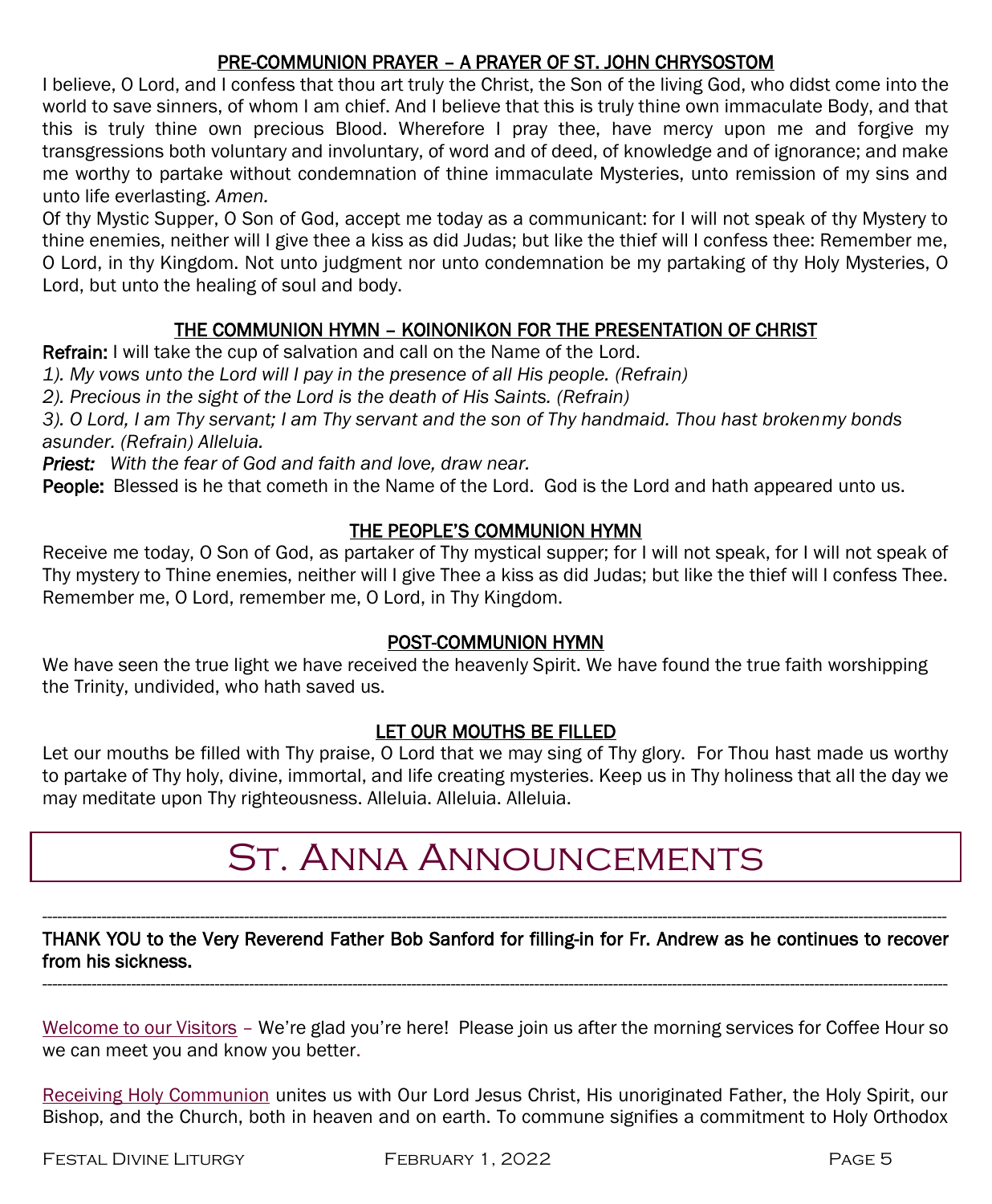Christianity and that all communicants share this common Apostolic Faith. As such, only those who are members in good standing of the Holy Orthodox Christian Church and who have prepared themselves through prayer, fasting and regular confession may receive the Eucharist. All those present today, including non-Orthodox, are invited to receive the Blessed Bread from the acolytes or clergy as a sign of our friendship.

#### UPCOMING SERVICES:

Tuesday, February 1: Divine Liturgy *for the Presentation of Christ in the Temple* (6pm) Saturday, February 5: Great Vespers (5pm) Sunday, February 6: Orthros (9am) and Divine Liturgy (10am) Saturday, February 12: Great Vespers (5pm) Sunday, February 13: Orthros (9am) and Divine Liturgy (10am) – *The Publican and the Pharisee* Saturday, February 19: Great Vespers (5pm) Sunday, February 20: Orthros (9am) and Divine Liturgy (10am) - *Prodigal Son Sunday* Saturday, February 26: Great Vespers (5pm) Sunday, February 27: Orthros (9am) and Divine Liturgy (10am) – *Meatfare Sunday*

| <b>SERVICE</b>      | <b>ACOLYTES</b>                                                         | <b>PROSPHORA</b>         |                                                                                                    | <b>EPISTLE READER</b>   | <b>CHURCH CLEANING</b> |
|---------------------|-------------------------------------------------------------------------|--------------------------|----------------------------------------------------------------------------------------------------|-------------------------|------------------------|
| Tues. Feb 1         | ALL AVAILABLE                                                           | Arlin & Cathy Troyer (B) |                                                                                                    | John Meese              | N/A                    |
| Sun, Feb. 6         | St. Herman                                                              | Arlin & Cathy Troyer (F) |                                                                                                    | <b>Basil Derryberry</b> | Lemon, Troyer          |
| <b>Sun, Feb. 13</b> | St. Raphael                                                             | Arlin & Cathy Troyer (F) |                                                                                                    | BJ Rose                 | Kelley, Kelley         |
| Sun, Feb. 20        | St. Herman                                                              | Julie Dumond (B)         |                                                                                                    | <b>Grant Kelley</b>     | Webster, Rose          |
| Sun, Feb. 27        | St. Raphael                                                             | Julie Dumond (F)         |                                                                                                    | Steve Cox               | Stephens, Beach        |
| Acolyte Teams:      | <b>St. Raphael Team</b>                                                 |                          | St. Herman Team<br><b>Leader</b> - Brian Weaver<br>Kellen Stephens<br>Kanen Stephens<br>Ben Weaver |                         |                        |
|                     | <b>Leader</b> – Steve Cox<br>Andrew Webster<br>Adrian Hill<br>Jesse Cox |                          |                                                                                                    |                         |                        |
|                     |                                                                         |                          |                                                                                                    |                         |                        |
|                     |                                                                         |                          |                                                                                                    |                         |                        |
|                     |                                                                         |                          |                                                                                                    |                         |                        |
|                     |                                                                         |                          |                                                                                                    |                         |                        |

| Special Days THIS WEEK - May God Grant You Many Years! |                 |                                    |  |
|--------------------------------------------------------|-----------------|------------------------------------|--|
| Birthdays:                                             | Daniel Cox      | January 30                         |  |
| Saints Days:                                           | Robbie Cox      | February 1 - St. Brigid of Kildare |  |
|                                                        | Katerina Kellev | February 1 – St. Brigid of Kildare |  |

#### PLEASE SAVE THESE DATES:

- 1.) St. Anna Men's Night Out Tuesday, February 8 6pm *Location - TBA*
- 2.) DOMSE Winter Retreat Friday & Saturday, February 25 & 26 *St. Elias Orthodox Church, Atlanta, GA*
- 3.) Meatfare Sunday Sunday, February 27
- 4.) Annual Choir Appreciation Luncheon Sunday, February 27 12 Noon *Location – TBA*
- 5.) Cheesefare/Forgiveness Sunday Sunday, March 6
- 6.) Great Lent Begins Monday, March 7
- 7.) 2022 Parish Life Conference (PLC) June 15-18 *Hosted by St. John Orthodox Church, Memphis, TN*

Church School – 8:45 am (Ages 3-12) – Sunday Morning Church School has been paused until Kh. Belinda's health is restored, and she can return to St. Anna.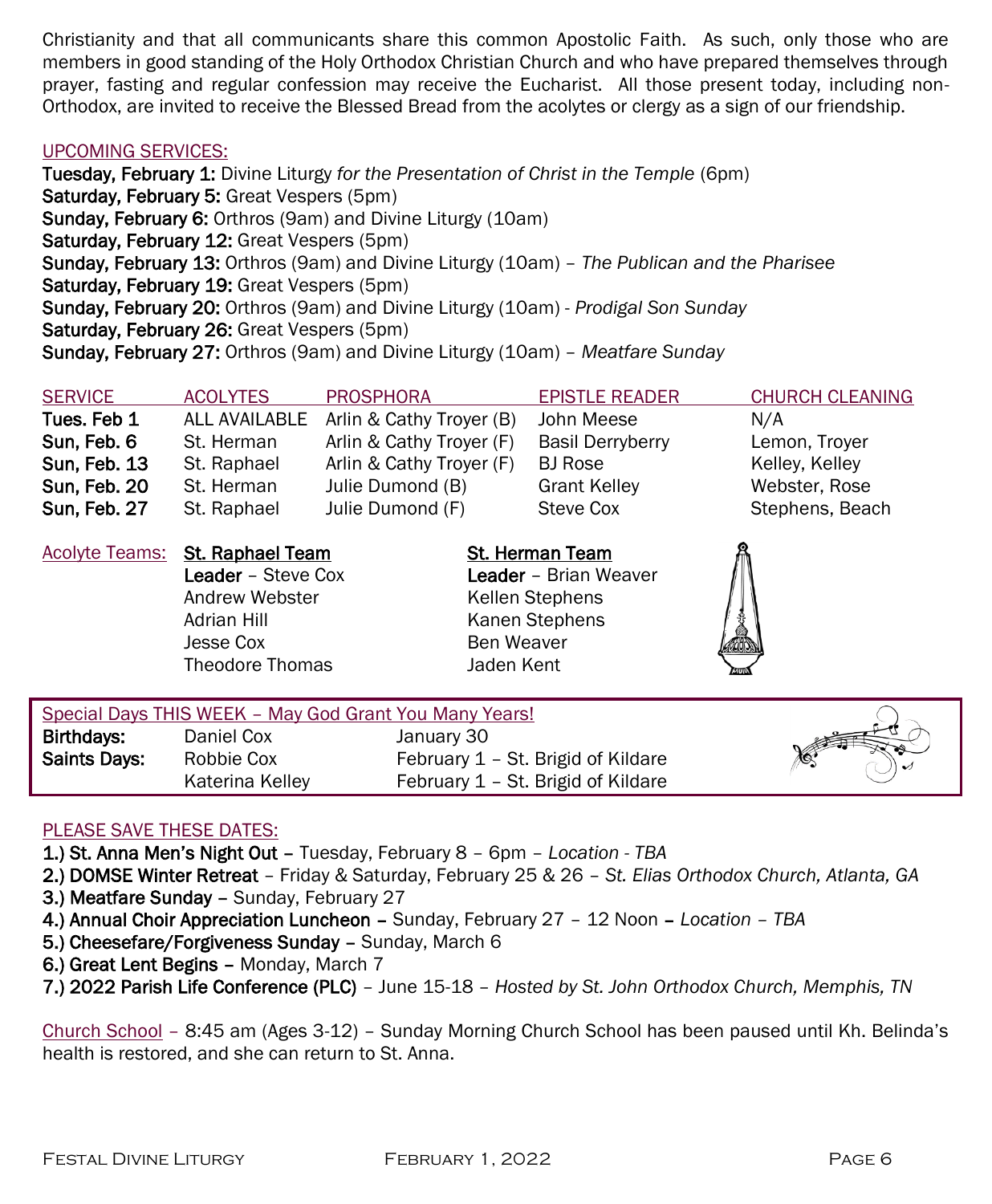

DOMSE Winter Retreat: February 25-26, 2022 - *Hosted by St. Elias Orthodox Church, Atlanta, GA* Special sessions for Men, Women, Young Adults, Teens and Child Care for all Teaching sessions. https://domse.org/event/domse-winterretreat2022/

# ST. ANNA PRAYER REQUESTS

#### *(Please send updates to this Prayer List to: FrAndrewShort@Gmail.com)*

- Planning for our church Please pray for all of those involved with the short-term and long-term plans.
- Rita Trimble
- Jordan (Basil Derryberry's nephew)
- McCaffrey family (friends of Webster's)
- Ben & Family (Kevin Hathaway's son)
- Anna (Basil Derryberry's sister)
- Robbie (Basil Derryberry's brother)
- Melody (Anna Rose's friend)
- Mark (Julie Dumond's husband)
- TJ (Kevin Hathaway's friend)
- Kevin & Laura Hathaway
- Bonnie (Rachel Meese's grandmother)
- Lisa Trimble
- Cynthia (Nancy Webster's friend)
- Sister Aemilia (The Short's daughter in Greece)
- Robert & Suzanne (Basil Derryberry's parents)
- Joe & Margaret (Basil Derryberry's friends)
- Madeleine (Andrew Webster's friend)
- Brianna & Niko, son Cruz (Danielle's cousin)
- Angela (Lisa Trimble's friend)
- David (Anna Fuertes' son)
- Lindsay (Andrew Webster's friend)
- Sarah & family (Rachel Meese's friend)
- Donna (Lindsay Weaver's stepmother)
- Jeff (Lindsay Weaver's father)
- Don (Fr. Andrew's friend)
- Sonia (Danielle Thomas' aunt)
- Katlynn (John Fuertes' granddaughter)
- Wayne (John Fuertes' friend)
- Isaac (Fr. Andrew's friend)
- Arlin Troyer
- Greg (Rita Trimble's godson)
- Jake & family (Rachel Meese's brother)
- Linda (Lisa Trimble's cousin)
- Jan (Lisa Trimble's friend)
- John & Jackie (Kevin Hathaway's son & wife)
- Dn. Stephen and Sh. Mary Heffelfinger
- Greg Webster
- Fr. Andrew and Kh. Belinda
- Adrian Hill